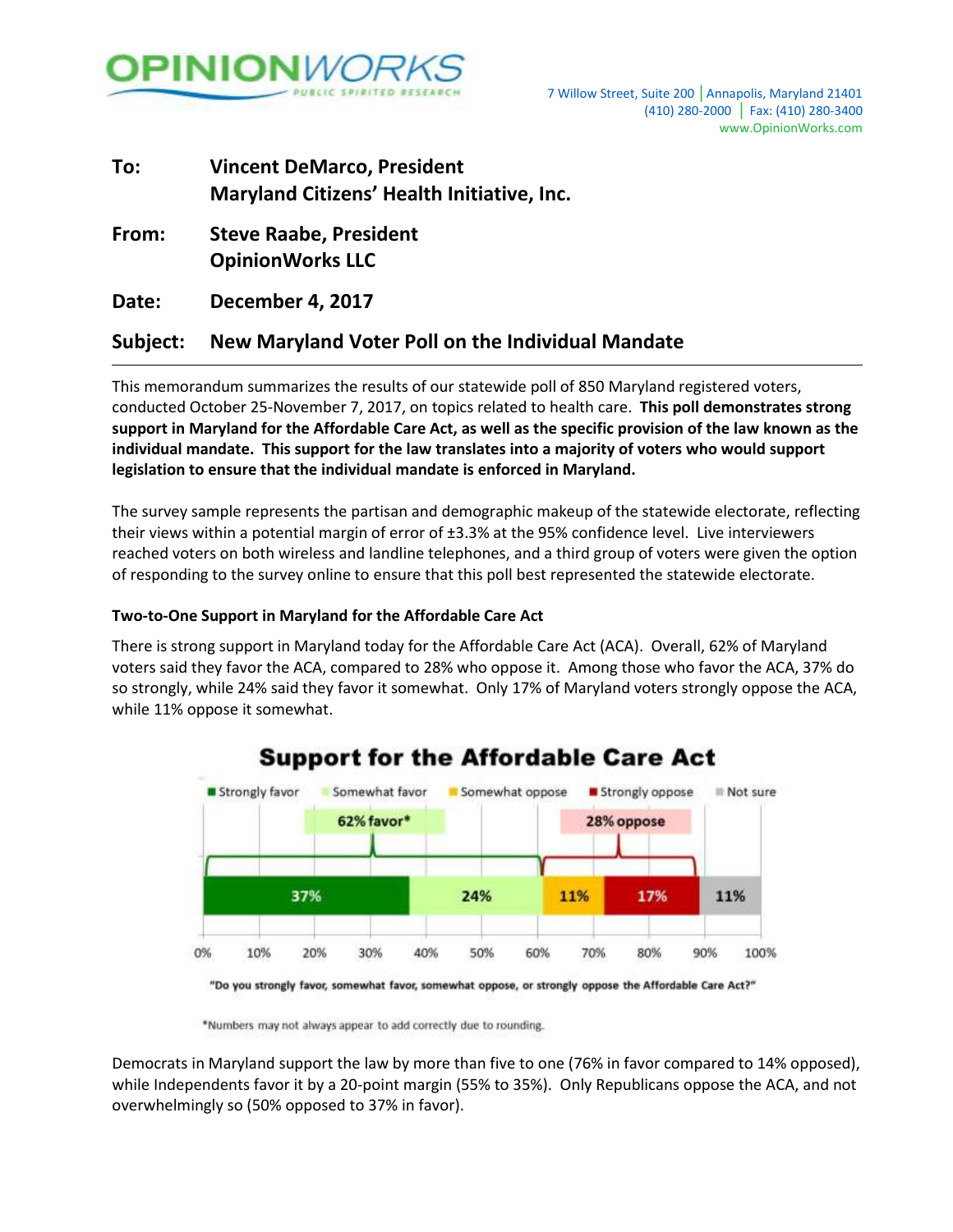#### **Similar Support for the Individual Mandate**

Though often singled out for opposition on the national level, the requirement that individuals purchase coverage, known as the "individual mandate," proves very popular in Maryland. Among Maryland voters, 65% favor this requirement, while only 27% oppose it. Nine percent said they are not sure.



"The Affordable Care Act is intended to keep premiums lower by requiring everyone without health care coverage who can afford it to purchase coverage, including younger, healthier people. This requirement is meant to share the costs of healthcare widely, making the costs of health plans lower. It is sometimes called the 'individual mandate.'

From what you know, do you strongly favor, somewhat favor, somewhat oppose, or strongly oppose this requirement that individuals have health care coverage?"

#### **A Majority of Voters Support Legislation to Ensure the Individual Mandate is Enforced in Maryland**

By a 16-point margin, voters favor a proposal "to require Marylanders to comply with the individual mandate to purchase health insurance," should the Trump Administration fail to enforce it nationally. Support for enforcing the individual mandate in Maryland stands at 52%, with 31% strongly in favor. Slightly more than one-third (36%) are opposed, with 23% strongly opposed.



"The Trump Administration has indicated that it may not enforce the individual mandate, thereby weakening the health insurance marketplace. There is a proposal to strengthen the health insurance marketplace in Maryland by requiring people to comply with the individual mandate in Maryland, even if the Trump Administration does not enforce it nationally.

Would you strongly favor, somewhat favor, somewhat oppose, or strongly oppose this proposal to require Marylanders to comply with the individual mandate to purchase health insurance, which is already federal law?"

This proposal has two-to-one support among Democrats (60% to 29%), and posts a 17-point margin among Independents (51% to 34%). Only Republican voters oppose it, by a margin of 52% to 34%. Compared to